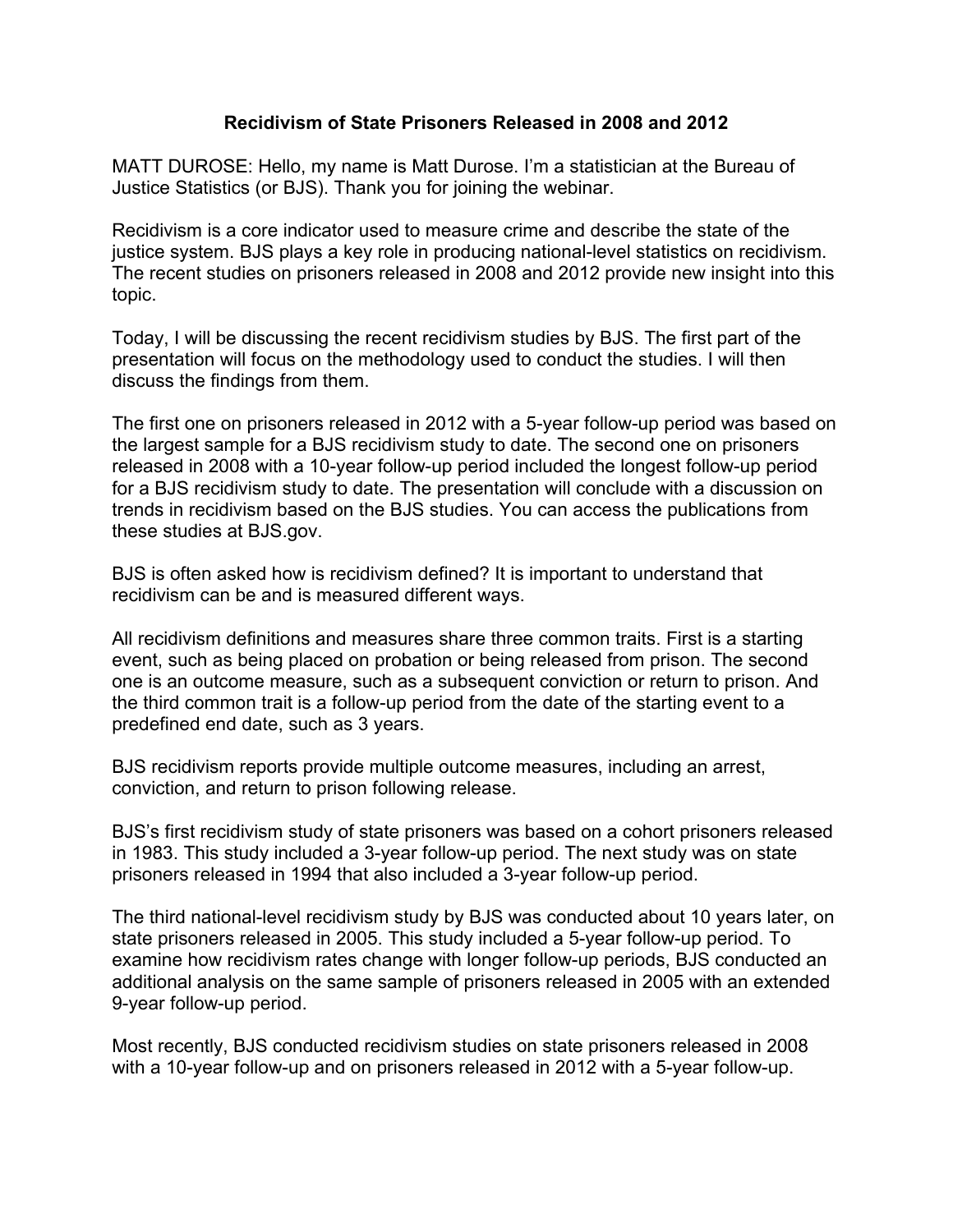BJS uses a combination of prisoner records and criminal history data to conduct its recidivism studies. The prisoner records provide prisoners' date of prison admission and release, demographic characteristics, commitment offense, and sentence length. The criminal history data include arrests, convictions, and incarcerations both prior to and following release from prison. The data also include these events within and outside of the state where the person was serving time.

The first study I will be discussing today is on a cohort of state prisoners released in 2012.

This study included the largest sample of state prisoners for a BJS recidivism study to date. It included 34 states that were able to provide the prisoner records needed to obtain the criminal history data. Thirty-four states were responsible for about 8 in 10 (or 79%) of all persons released from state prisons that year nationwide.

Among the more than 400,000 state prisoners released across 34 states in 2012, approximately 9 in 10 were male. Females accounted for 11% of the prisoners released. White prisoners comprised the largest portion of those released across 34 states in 2012, followed by black and Hispanic prisoners. Asian, Native Hawaiian, and Other Pacific Islander accounted for 1%, and American Indian and Alaska Native and other races made up 2% each.

Overall, the median age of prisoners released at the time of their release in 2012 was 33. Half of the prisoners were ages 25 to 39 at the time of release, and about a third were age 40 or older.

About 1 in 4 state prisoners released in 2012 were serving time for a violent offense. Twenty-eight percent of the prisoners were serving time for a property offense, 26% were serving time for a drug offense, and the remaining 19% were serving time for a public order offense. For prisoners serving time for more than one offense, the offense with the longest sentence length is reported here.

Forty-three percent of prisoners released in 2012 had 10 or more prior arrests in their criminal history, while 31% had 5 to 9, and 26% had 4 or fewer. Overall, the prisoners released in 2012 had a median of 8 prior arrests.

This figure provides recidivism rates based on three different measures. At the end of the 5-year follow-up period, 71% (or about 7 in 10) of the state prisoners released in 2012 had at least one arrest. In addition, 54% of the prisoners released in 2012 had a new conviction during the follow-up period.

This study also examined the percentage of persons who returned to prison. Within 5 years, nearly half (or 46%) of the prisoners released in 2012 had a parole or probation violation or a new sentence that led to a return to prison.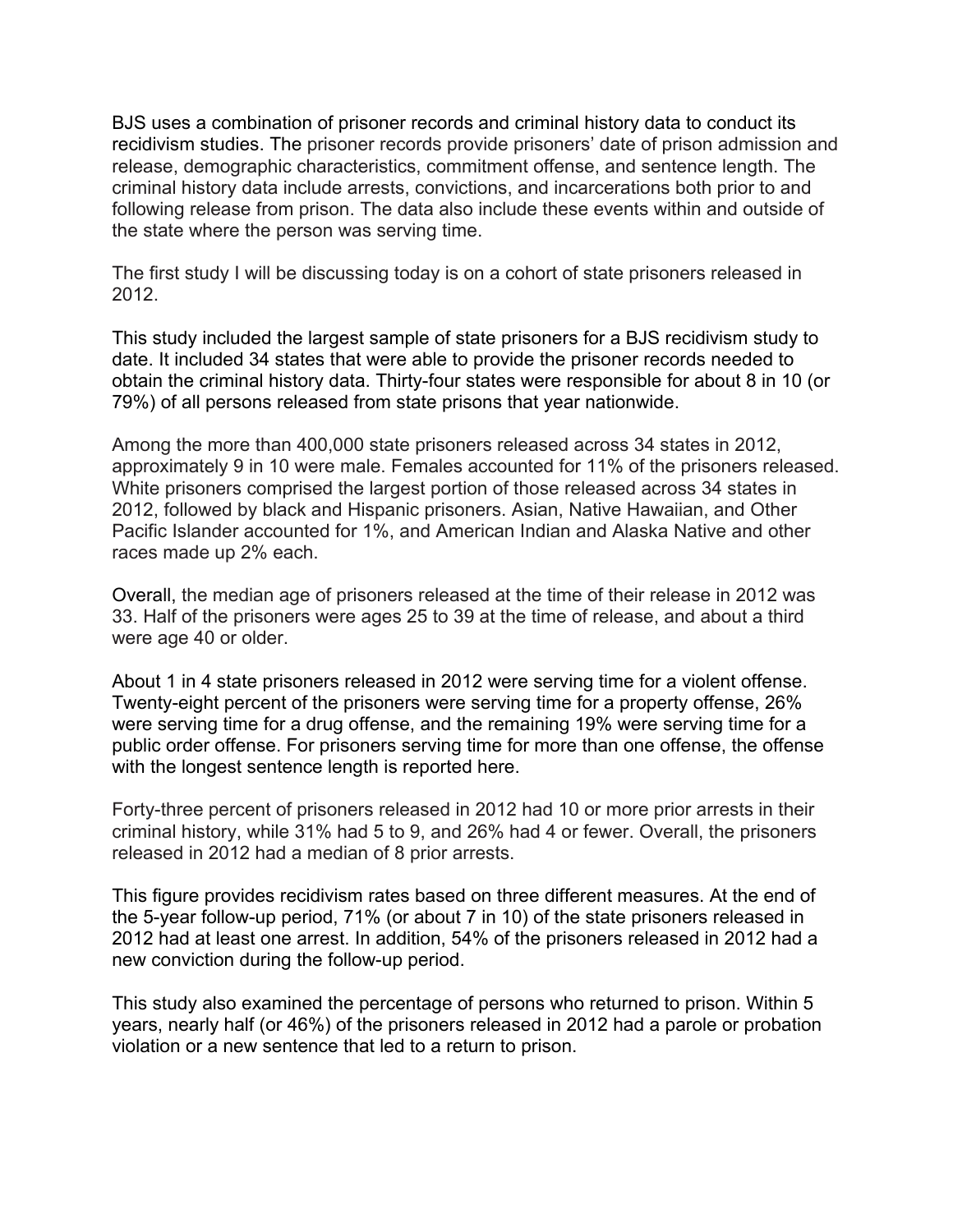The cumulative arrest percentage of prisoners released in 2012 varied by age. Overall, younger persons were arrested at higher rates than older persons following release. Eighty-one percent of state prisoners who were age 24 or younger at release in 2012 were arrested within 5 years, compared to 74% of those ages 25 to 39, and 61% of those age 40 or older.

Persons released from prison with more prior arrests in their criminal history were arrested at higher rates during the 5-year follow-up period. Fifty-five percent of prisoners released in 2012 with 4 or fewer prior arrests were arrested during the 5 years following release, compared to 70% of those with 5 to 9 prior arrests and 81% of those with 10 or more prior arrests.

This study also examined the types of offenses the prisoners released in 2012 were arrested for during the follow-up period. As previously discussed, 71% were arrested for any type of offense within 5 years. This overall rate includes persons who were arrested for more than one offense.

Twenty-eight percent of prisoners released in 2012 were arrested for a violent offense within 5 years. In addition, one-third were arrested for a drug offense during the followup period. More than half were arrested for a public order offense.

Beyond those measures discussed so far, this study examined recidivism from other perspectives. For instance, about 1 in 10 prisoners released in 2012 were arrested in a state other than the one that released them. In addition, an estimated 1.1 million arrests occurred among the more than 400,000 prisoners released in 2012 during the 5-year follow-up period.

Another recidivism measure included in this study was the annual arrest percentage. This is measured as the percentage of all prisoners released in 2012 who were arrested during a particular year in the follow-up period. For instance, 37% were arrested during the first year following release in 2012. By comparison, 26% of the prisoners released in 2012 were arrested during their fifth year following release.

I'd now like to shift the discussion to another recent BJS recidivism study with a 10-year follow-up period.

This study had the longest follow-up period for a BJS recidivism study to date. It included more than 400,000 prisoners released across 24 states in 2008. Prisoners released in these states accounted for 69% of all prison releases nationwide that year. Before discussing the patterns in the annual arrest percentages from this 10-year recidivism study, I'd like to a step back to show a figure with the patterns from the 5 year study on prisoners released in 2012. The annual arrest percentage declined from 37% in Year 1 to 26% in Year 5.